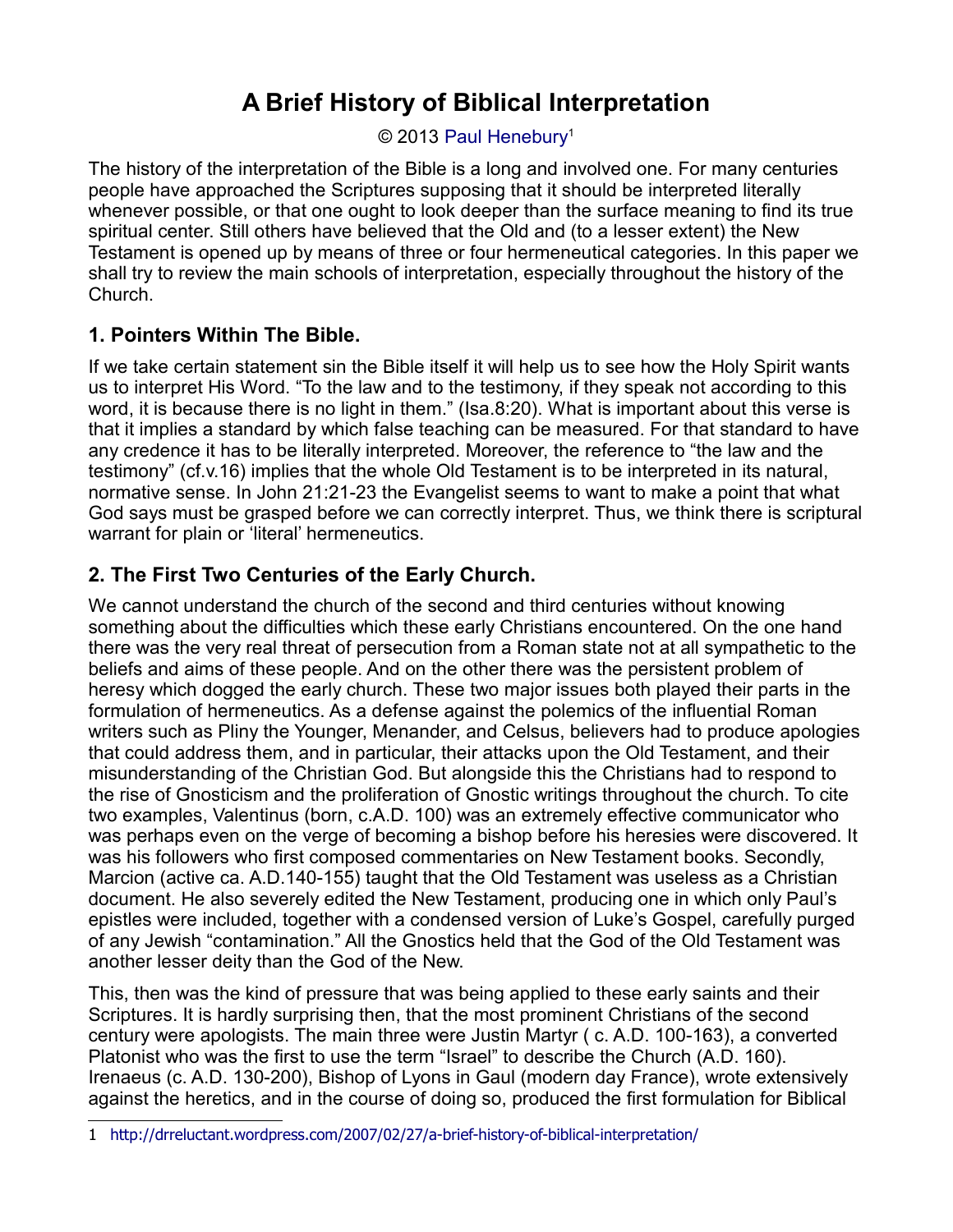interpretation; the so-called "Rule of Faith." This formulation was really a short statement of doctrine. Irenaeus believed that a trinitarian meaning attached to both Testaments. This trinitarian schema was observed in the apostolic witness, which, in turn, placed an emphasis upon the Christological interpretation of the whole Bible.

Hence, the rule of faith gave unity to the Bible. Any interpretation which did not measure up to the rule of faith (such as the teachings of the Gnostics), could therefore be rejected as being contrary to the preaching of the Apostles. The rule of faith also made the interpretation of the Bible a province of the Church, and so, of Church tradition. This side-effect would have serious repercussions later on. It is worth noticing that all the early fathers of the Church were premillennial in their eschatology. Zuck notes that, "From these early church fathers it is obvious that while they started out well, they were soon influenced by allegorizing." This form of interpretation became the dominant one from the middle of the second century until the Reformation in the sixteenth century. It would therefore be helpful to review this phenomenon before examining the major figures of Jerome and Augustine.

### **3. Retrospect: The Roots of Allegorical Interpretation.**

The word "allegory" is derived from the Greek words "allos" – meaning "other", and "agoreuein", "to speak". So an allegory is a method of giving (or deriving) hidden meanings from a literal text. For this reason many authorities like to define allegory as "an extended metaphor". It appears that from around the sixth century B.C. some Greek writers became sensitive to the portrayal of Greek gods and heroes (in Homer and Hesiod), as less than upright in their private and inter-personal dealings. The method of allegorizing the poets was invented so as to teach better moral principles while maintaining respect for these great works. "The stories of the gods, and the writing of the poets, were not to be taken literally. Rather underneath is the secret or real meaning (hyponoia)"

By the 2nd century BC, Greek influence was showing itself throughout the Greco-Roman world. By this time, a sizeable number of Jews were living in the city of Alexandria, Egypt. Alexandria had become one of the leading intellectual centers in the world and Greek allegorism was a common method of interpretation. It is thought that a Jew named Aristobulus was the first to incorporate this method into his expositions of the OT. Alexandrian Jews were absorbed in the philosophical tradition of Plato, who taught that there was a difference between the physical and the spiritual. This way of thinking is the basis for seeking spiritual meaning behind literal sentences.

The most famous Jewish allegorist was Philo (d. AD 54). Philo's whole method was to find the spiritual meaning behind the literal text. Ramm writes, "There were three canons which dictated to the interpreter that a passage of Scripture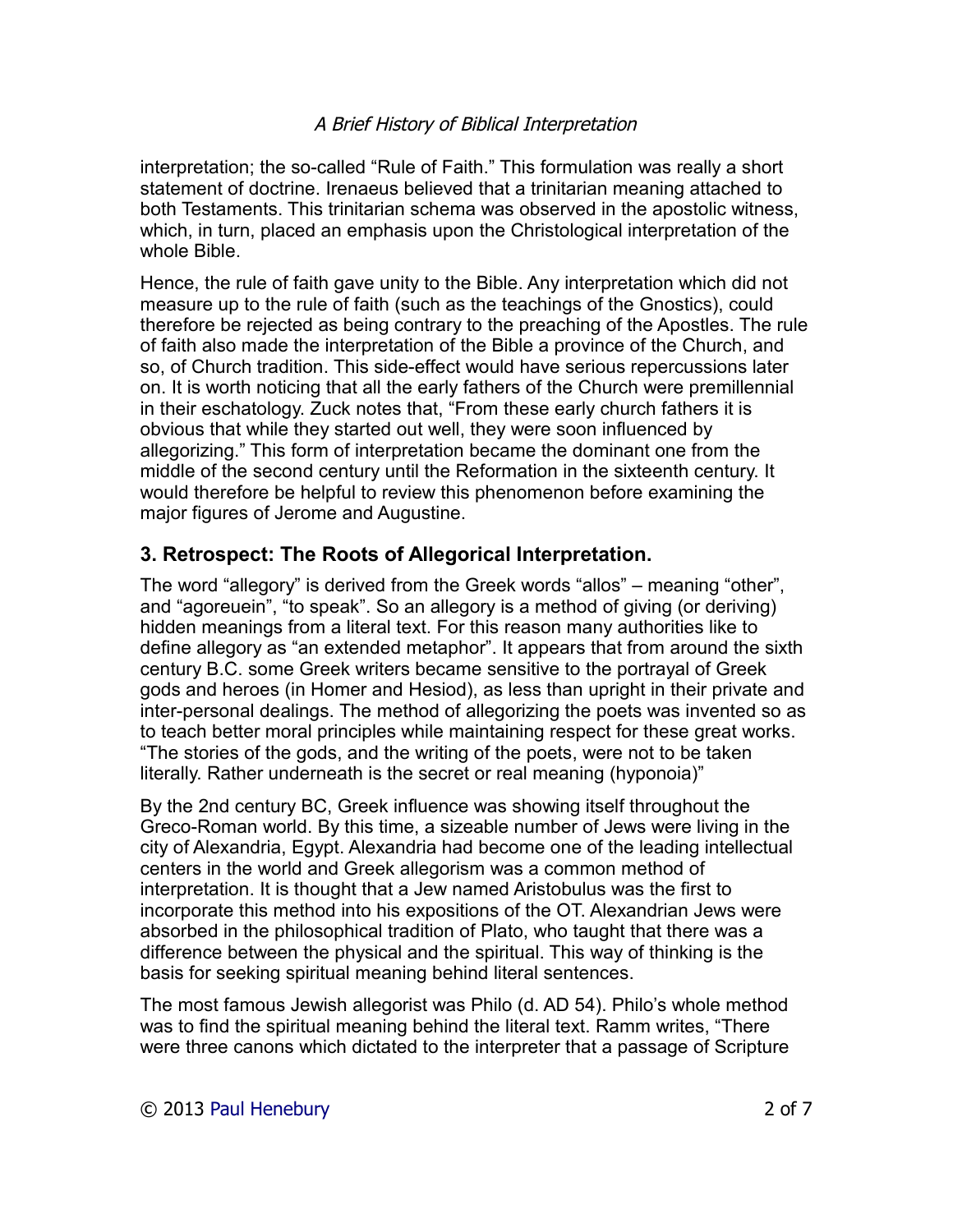was to be allegorically interpreted: 1) If the statement says anything unworthy of God; 2) If a statement is contradictory with some other statement or in any other way presents us with a difficulty; 3) If the record itself is allegorical in nature." The difficulty with these canons was that they were in large part subjective; being determined by the interpreter's own philosophical predispositions.

### **4. From The Third to the Fifth Centuries.**

It is no coincidence that allegorical interpretations of Scripture filtered into the Christian Church from Alexandria. It was there that Clement (c. A.D. 150-215), and Origen (c, A.D. 185-254), who disdained the more literal interpretation of the Antiochian School, used allegory to find 'deeper' meanings in the OT and NT. They particularly found difficulty in assigning OT prophecies about Israel to the Christian Church. By finding a mystical sense to Scripture, they could reassign these troublesome passages and explain away what appeared to them to be incongruities within the Bible. Augustine (A.D. 354-430), who was a native of North Africa, was the greatest theologian-philosopher of the Early Church. It was his endorsement of the allegorical method of interpretation which had the decisive influence upon hermeneutics up until the time of the Reformation. Thus, early Roman Catholic allegorism was given its impetus by the Alexandrian school under Clement and Origen. Origen's prominence as a Biblical scholar, influenced many interpreters of the Latin church. One of these, the Donatist Tychonius , was the man who would set out the principles of interpretation which the great Augustine would follow. A major premise of Augustine's interpretation was that the Roman Catholic Church was the city of God – the kingdom. Therefore, Old Testament statements which gave promises to Israel, were to be re-interpreted so that the promises were inherited by Roman Catholicism. He often allegorized Old Testament passages in order to solve its problems. Augustine's elder contemporary, Jerome (c. A.D. 341-420), was a man of great learning, particularly in Hebrew and Greek. Although his first commentaries followed the allegorical method, later in life he adopted a far more literal hermeneutic. This was due, in the main, to the influence upon him of the Antiochene school. Jerome's latter Commentary on Daniel "remained strictly within the confines required by the text."

The school of Antioch in Syria was renowned for its exegetes Lucian (c. A.D. 240), Diodore (d. c. A.D. 394), and Theodore of Mopsuesta (c. 350-428), and for its great preacher John Chrysostom (c. A.D. 354-407), and its greatest theologian, Theodoret (c. A.D. 393-466). All of these men employed a more literal hermeneutic than the Alexandrians, wherein the literal sense was given precedence. But, in the end, it was the spiritualizing of the Alexandrian school that prevailed and which was to hold sway for the next thousand years.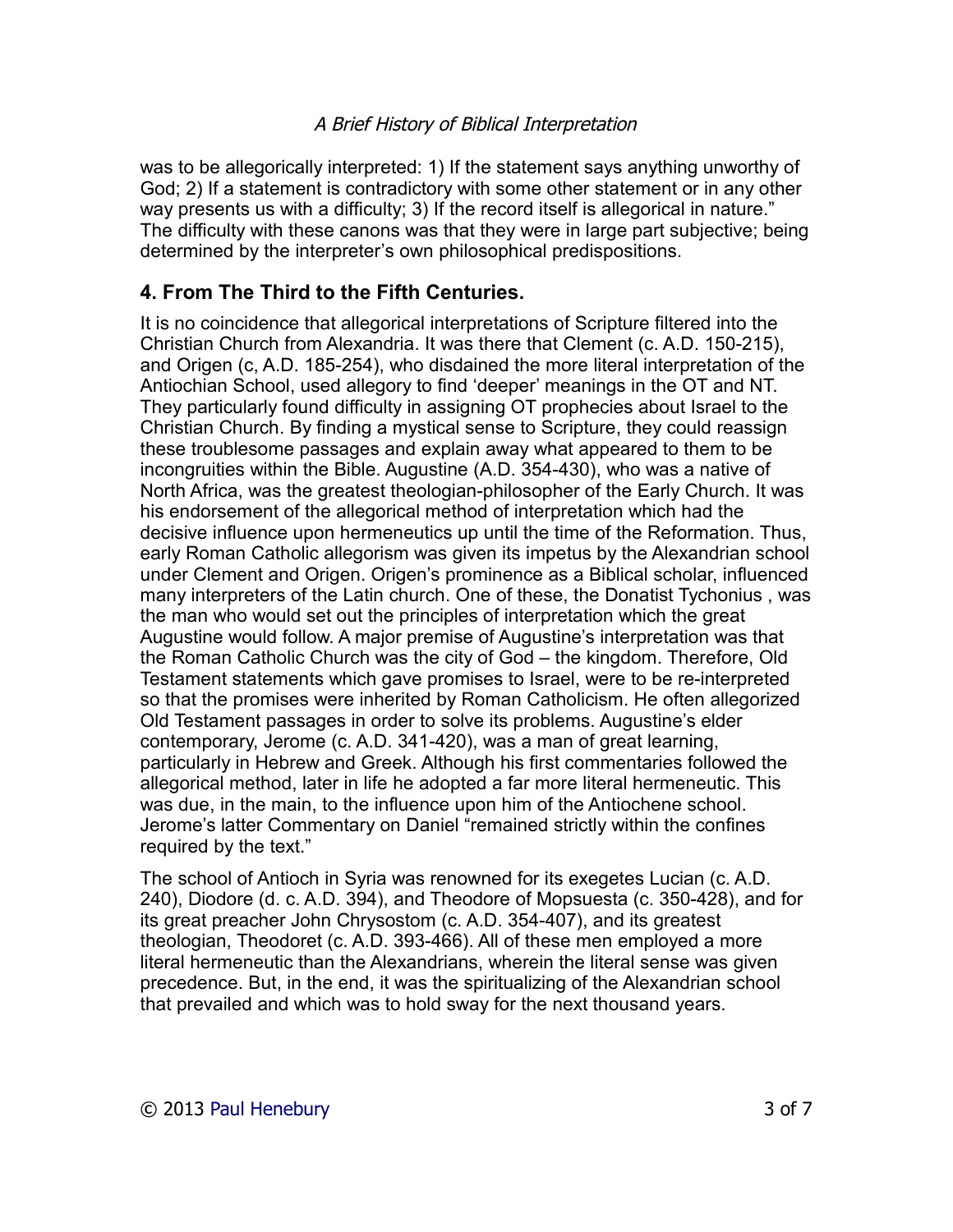# **5. Approaching The Reformation.**

The Protestant Reformation was probably the most momentous social, political, and intellectual movement in history. As far as hermeneutical methodology goes, it broke the iron grip of allegorism which had made the Bible a book full of confounding meanings, and restored it, in great measure, to the realm of the common man. There had been a few gleams of light in the previous millennium, although their effect was largely unfelt. In the 12th century the Victorines, Hugo, Richard, and Andrew of St. Victor in France took a more plain-sense approach to the Scriptures. The following century saw Nicholas de Lyra (1279-1340) recommend the same approach, and John Wycliffe's (c.1330-1384) influence was felt far and wide. It was Wycliffe who, while lecturing on the Bible to his students at Oxford, began to see that the allegorism of the Scholastics (Albertus Magnus, Aquinas, Duns Scotus, etc.) obscured the saving message of the Gospel. Lechler observes that, "In teaching the Scriptures to others, he learned the true meaning of them himself." This led him to insist upon the sufficiency of Scripture alone, to repudiate transubstantiation, to call the Pope "a fallible man", to insist upon the priesthood of all believers, and to undertake to translate the Latin Vulgate into English. Wycliffe's writings, although placed on the index of forbidden books, were disseminated all over Europe, where they became a decisive influence on Jerome of Prague and John Huss.

## **6. The Reformation Breakthrough.**

It was Martin Luther who finally overthrew the allegorical interpretations of the Catholic Church. Although he never fully escaped the temptation to allegorize himself, he could see that such a tactic could only deprive Christianity of its Godgiven message. In characteristic humor, Luther said that some of the Church Father's would be better called "the church babies." Luther emphasized the need to go back to the original languages and do exegesis. His commentaries on Romans, Galatians, and the Epistles of Peter, although not so helpful today, set new standards of exposition when they were published. Along with Luther, his Swiss contemporary Ulrich Zwingli used to preach directly out of the original languages to his congregation in Zurich. But it was John Calvin who took Biblical exegesis to new heights. His commentaries, which follow what came to be known as the grammatical-historical hermeneutic, are still respected today, especially the book on the Psalms. he wanted the Scriptures to speak for themselves without being fettered by the prior assumptions of the interpreter. Although he did not always succeed in doing this (especially when dealing with OT prophecy), he nonetheless deserves the plaudits that have been heaped upon him, including that of none other than Jacob Arminius, who said that he considered Calvin to be the best interpreter of Scripture the Church possessed.

The post-reformation period was the time of the Puritans in England and the Protestant scholasticism of Switzerland (e.g. Turretin, Pictet). The new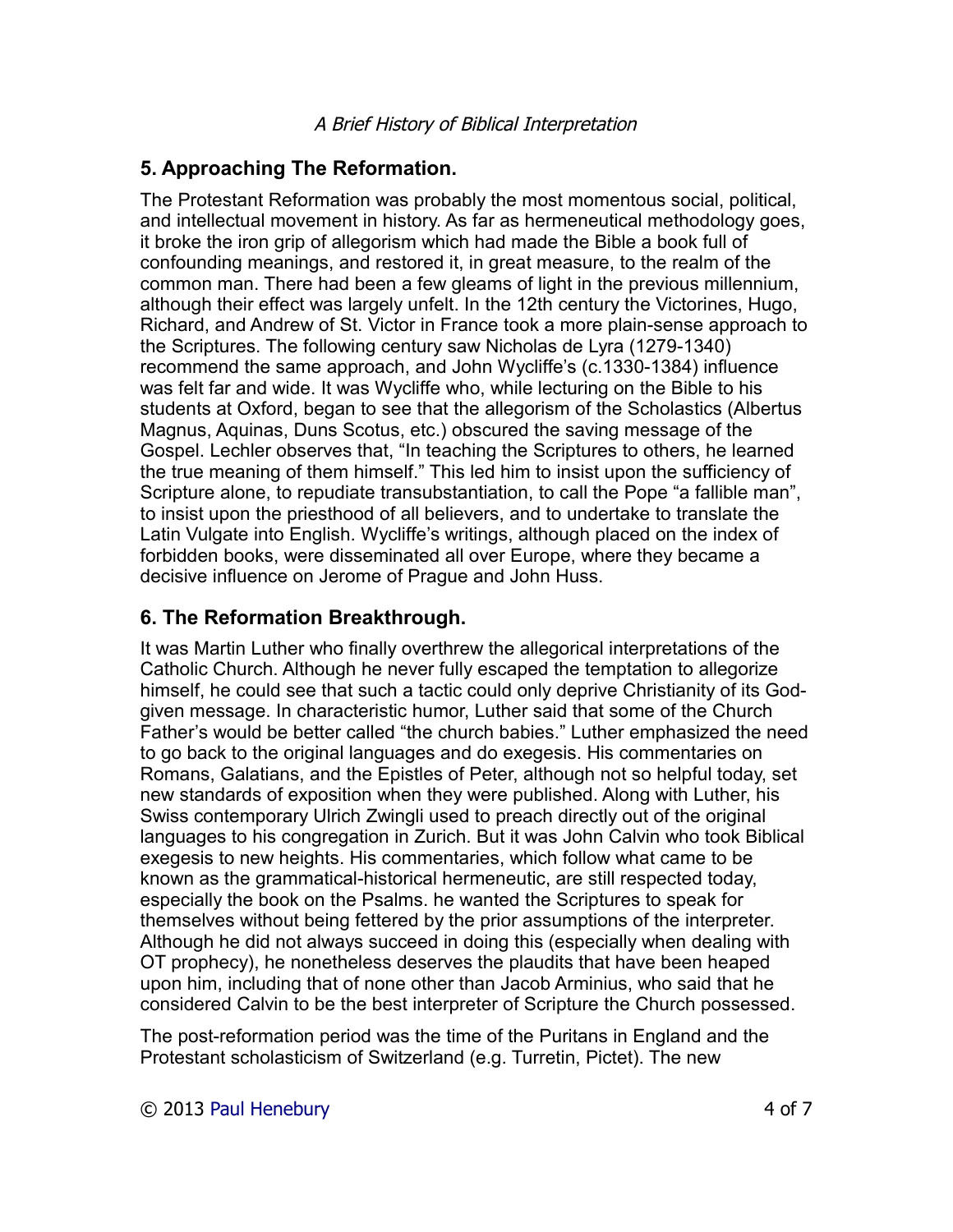scholastics unfortunately dealt more in dogmatics than exegesis – a problem that was to be addressed by Cocceius in Holland. The Puritans, on the other hand, although they were greatly concerned with what they called "experimental teaching", their works were usually founded upon good principles of exegesis. The sermons of Thomas Goodwin are fine examples of exegetical preaching, and the Hebrews expositions of John Owen and William Gouge teem with exegetical insights.

It must always be remembered that despite these prodigious works, the interpretation of the prophetic portions of the Bible never kept apace with that of the rest. Although some of the Puritans were Historic Covenant Premillennialists, even they regularly applied OT passages directly to the Church. One reason for this was the increasing dominance of covenant theology on hermeneutics – dominance which continues in the Reformed traditions until the present day.

### **7. The Enlightenment and its Effects.**

The Enlightenment may fairly be described as the reformation of the secularist. It was first a philosophical movement. Thomas Hobbes (1588-1679) was perhaps the first philosopher whose work started modern man off in the wrong direction. Hobbes was a materialist who, "found in sense experiences all the answers he needed." This proud belief made Hobbes reinterpret the supernatural in the Bible and explain it in terms of natural processes. He was followed by a whole host of able thinkers, including Baruch Spinoza (1632-1677), author of a very influential work against miracles. David Hume (1711-1776) threw the viability of the existence and knowability of God into serious doubt with his insistence that belief can never be rational. His work preceded that of Voltaire and Diderot and established Hume in the vanguard of the Enlightenment. It was Hume's work which "awoke Kant from his philosophical slumbers." Immanuel Kant (1724- 1804), was the man who more than anyone else shifted the emphasis off the propositions of the Word of God, and on to man's reason. He effectively "walledoff" God behind the unknowable realm of the "noumenal." Kant argued that we cannot know anything about the noumenal realm, only the phenomenal. He therefore made scientific naturalism the sphere of understanding. From his time on, many who would claim to be Bible scholars would adopt a hermeneutic that would not fall out with Kant's critique.

One such man was Friedrich Schleiermacher (1768-1834). Schleiermacher was a devotee of Kant. He fully faced up to Kant's dictum that it was impossible to break through to any knowledge of God. However, that did not deter him from pursuing his own brand of Christianity – a "Christianity" emphasizing "human feelings as the seat of a person's consciousness of God." Scheiermacher spoke about the sense of dependence which is the road to consciousness of God. For Schleiermacher it was not enough to know what the original author said. One must seek to experience what the author was experiencing. Hence, he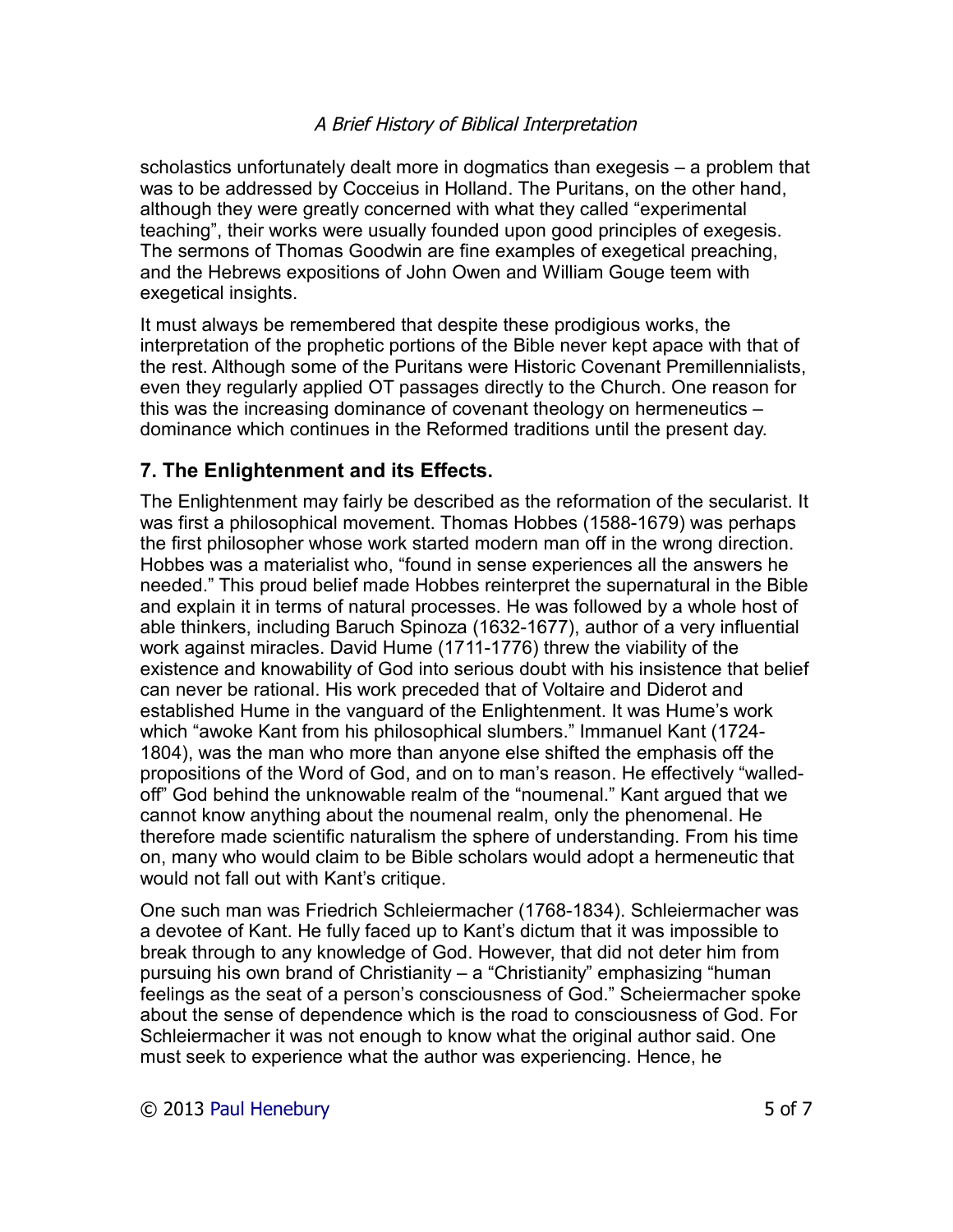advocated a kind of psychological interpretation, and this has had great influence in many sectors of Christendom. This method was refined by Wilhelm Dilthey (1833-1911) who believed that there was such a thing as "the human experience", a universal human consciousness. The goal of hermeneutics became to discover, "a universal human nature manifested in every human being past and present so that no radical difference could exist between an author in the past and an interpreter in the present." It was upon this foundation that Rudolf Bultmann (1884-1976) built in order to preserve meaning in a religion he had demythologized out of all recognition from the faith of the Apostles.

# **8. The Modern-Day Hermeneutical Quagmire.**

Before closing with a review of Dispensational hermeneutics we think it would be helpful to say something about what is happening outside mainstream evangelicalism. This is because what is occurring in non-conservative circles is already having a pronounced effect upon the Church. Our comments will have to be of a general nature. Hans-Georg Gadamer (1900-2002), has been a major voice in modern hermeneutical theory. Borrowing his lead from Schleiermacher and Dilthey, he sought to shift the emphasis of hermeneutics away from the original author (whom he believed was too removed by time to be comprehended), and concentrate on what the text means to the present-day reader (the receptor). In the work of Jacques Derrida, interpretation has been mocked and fatuity has run amok. For Derrida, what a text actually says is not even a starting point (unless it was written by Derrida!). For him language is to be suspected and judged subjectively. One problem which immediately comes to mind is that all ideas are conceived in words. Even pictures have words to which they make reference. This kind of unavoidable truism is what will eventually turn the deconstructionism of Derrida and Foucault into self-destructionism.

### **9. Dispensational Hermeneutics.**

Dispensationalists have always championed a single, plain-sense or literal hermeneutic to be employed in the interpretation of the whole Bible. This is not a novel kind of interpretation, but simply a plea for consistent use of the grammatical-historical hermeneutics of the Reformation. Dispensationalists hold that "if the plain sense makes sense, seek no other sense." This would appear to be both a logical and a safe way to proceed. For this reason, dispensationalism sees no need to alter this methodology. They believe that it ought to be impervious to (though not ignorant of) the cacophonous voices of the contemporary – in whichever period of history.

However, when that has been said, it must be asserted that dispensationalists must refine and develop their interpretive methodology. Thus, there is work to be done, and as the relativistic post-modern mindset overwhelms evangelicalism as we know it, it becomes imperative that dispensational premillennialists argue